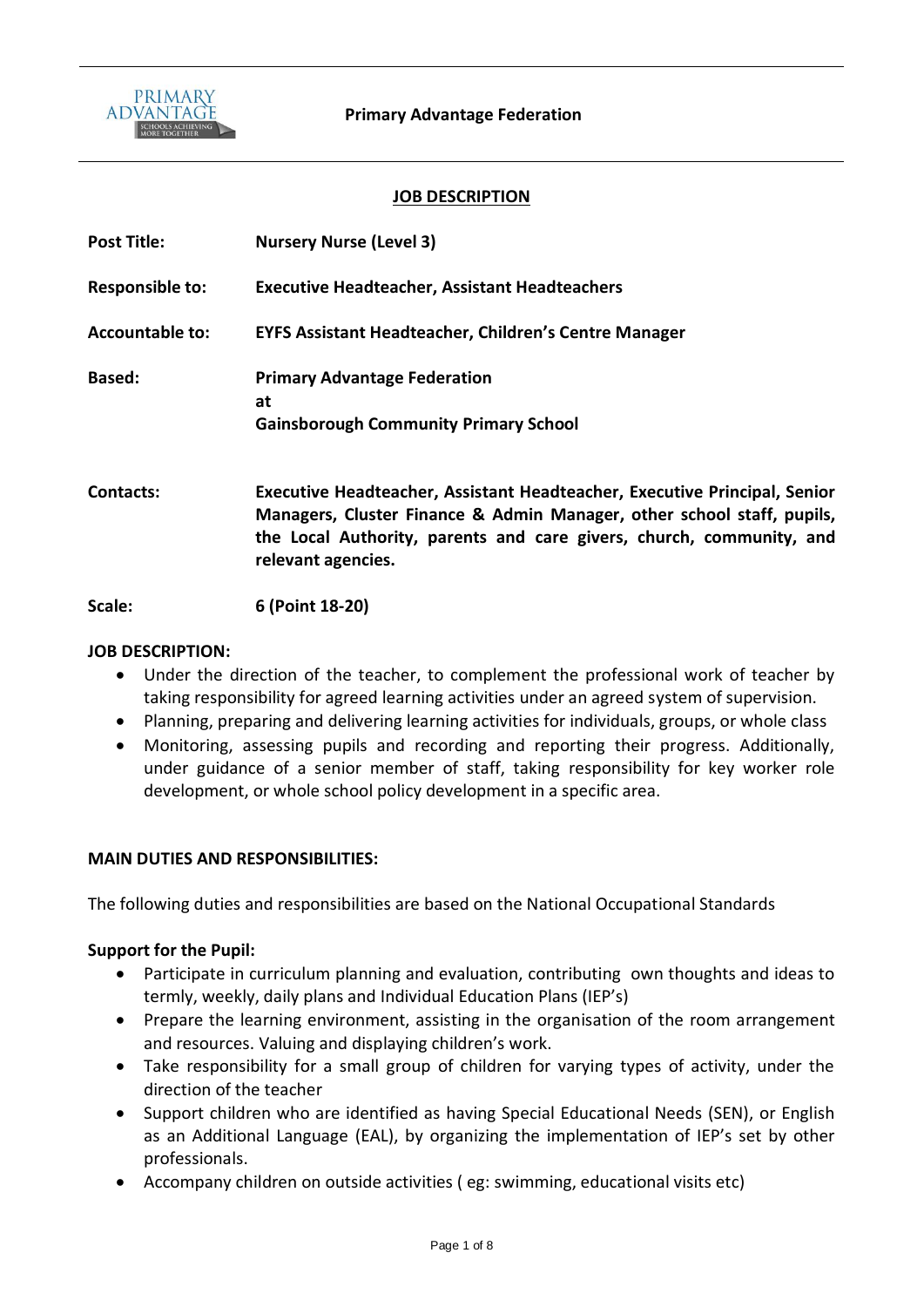- Encourage children's development, independence, self-reliance, initiative and problem solving skills.
- Observe children's activities and contribute to their written records.
- Work in a non-discriminatory way, being aware of differences and ensuring all pupils have equal access to opportunities to learn, develop and reach their potential.
- Maintain respectful and genuine interaction with children using warm and responsive communication strategies, which are appropriate to children's needs.
- Be supportive and welcoming to parents, recognising the expert knowledge they have of their children and encourage and value their involvement
- To provide specialist learning support for pupils with identified, severe learning difficulties including supporting pupils with medical needs.
- To arrange contact on behalf of pupils with outside agencies, eg. educational psychologists/speech therapist or other workers in the school.
- To provide a high level of care to individuals where necessary.
- To provide support and care for the emotional and physical needs of all pupils.
- To develop, establish and maintain positive relationships with individuals and groups.
- To contribute to the health and well-being of pupils and to act as a first aider and complete training necessary.
- To support pupils during learning activities by promoting independent learn.
- To support pupils individual learning needs and development, eg. cognitive and learning skills.
- To assist with the development and implementation of Individual Education/Behaviour Plans and Personal Care programmes.
- Under the direction of Classroom Teacher, to work with small groups of children and to take responsibility for their learning.
- To promote the inclusion and acceptance of all pupils.
- To encourage pupils to interact with others and engage in activities led by the Classroom Teacher.
- To set challenging and demanding expectations and promote self-esteem and independence.
- To deliver pastoral and learning support.
- To promote independence and employ strategies to recognise and reward achievement of self-reliance.
- To encourage pupils to interact and work co-operatively with others and engage all pupils in activities.
- To provide feedback to pupils in relation to progress and achievement under guidance of the Classroom Teacher.

# **Key work:**

- Oversee the introduction and settling in process for children and families into the school/centre, including initial home visit with parent, giving initial information on school/centre policies.
- Take responsibility in planning, tracking and evaluating.
- Set individual targets and monitoring progress.
- Carry out a full record keeping programme for each child according to school/centre policy.
- Be the first contact for key parents.
- Set targets and review IEPs, in collaboration with the Special Educational Needs Coordinator (SENCO).
- Initiate and implement IEPs through regular liaison with Teaching Assistants, according to school policy.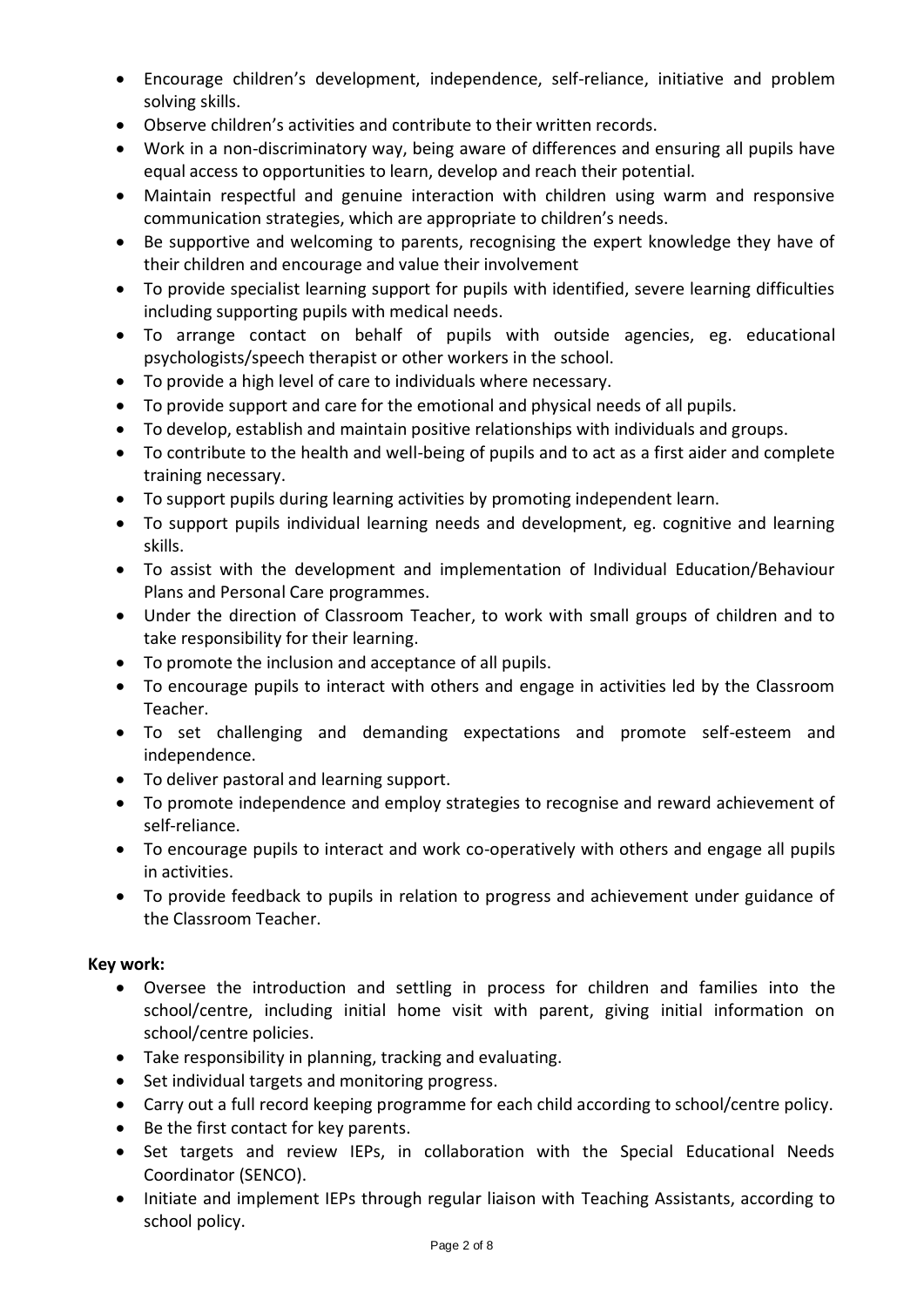- Liaise with outside agencies e.g. Speech Therapists.
- Registration of the children.
- Liaise with other professionals involved in the child's welfare (speech therapist, health visitor, support teacher etc.).
- Support and including children with SEN and to attend case conferences and reviews with teacher as appropriate.

# **Support for the Teacher:**

- To assist the teaching in analysis and making effective use of assessment information on pupil's attainment and progress.
- To recommend strategies to improve pupil attainment, eg. pupil's attendance or participation in booster classes.
- To assist in the development, implementation and monitoring of Individual Education Plans (IEPs) and assisting the Classroom Teacher in the development of a suitable programme of support for pupils who need learning support.
- To use suitable ICT packages to record and analyse individual pupil or group progress.
- To use suitable ICT packages to present data analysis and suggest appropriate strategies resulting from such data.
- To use high level skills and experience to manage problems and situations arising from intense learning or special needs, language barriers, cultural differences and/or behavioural difficulties.
- To stand in for the Classroom Teacher to teach classes as and when necessary under the direction of the Assistant Headteacher or Head of School.
- To work with the Classroom Teacher to establish an appropriate learning environment.
- To undertake marking of pupil's work and accurately record achievement/progress.
- To promote positive values, attitudes and good pupil behaviour, dealing promptly with conflict and incidents in line with established policy and encourage pupils to take responsibility for their own behaviour.
- To administer and assess routine tests and exams.
- To provide general clerical/administrative support as required.

# **Whole-school improvement:**

- Timetable and plan group movement/dance sessions.
- Plan and implement provision for the movement and dance aspects of creative development.
- Work alongside the Healthy Schools co-ordinator, working towards achieving the Healthy Schools Award.
- Report back to Head Teacher on an ongoing basis to with reference to health and safety issues.
- Liaise with EAL / EMAS staff as required. Ensure that all children with EAL make good progress. Develop a close partnership with families from minority ethnic groups.

# **Safeguarding:**

- Maintain high standards of hygiene.
- Attend to the needs of sick or injured children. Applying First Aid as necessary, recording accidents and attending to children who are unwell until they are collected.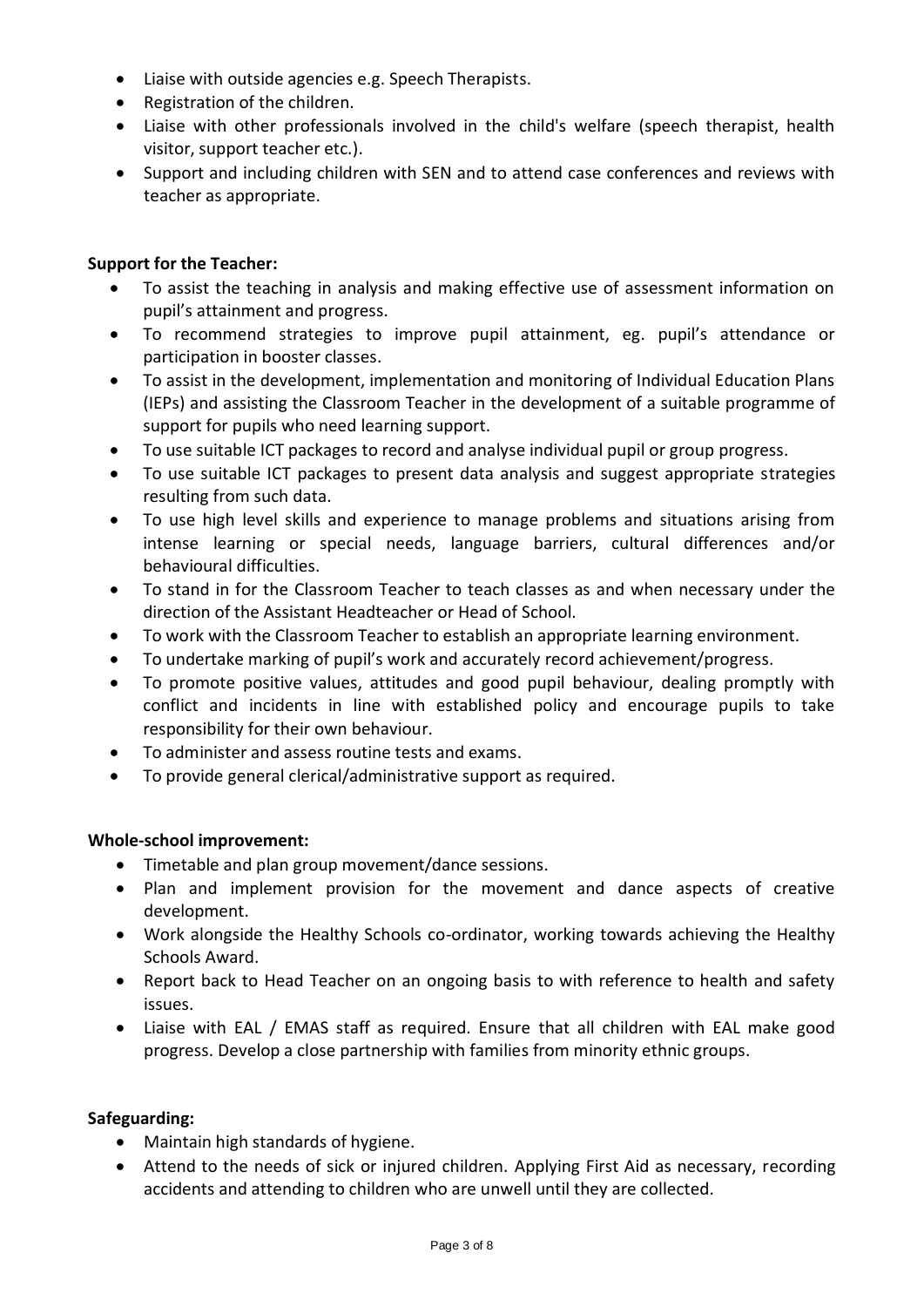## **Personal care:**

- Dress and undress children whenever necessary throughout the day including during arrivals, departures, playtimes and Physical Education (P.E.) classes.
- Prepare children for swimming and dress them afterwards if required.
- Feed children unable to feed themselves at lunchtime and supervise drinks at breaks, liaising with the other professionals (e.g. Speech Therapist), where necessary
- Move and handle children, where necessary, following Health and Safety guidelines.
- Assist individual children with their mobility and independence training, including the use of their equipment, with advice and information passed on from other professionals e.g. Occupational Therapist and Physiotherapist etc.
- Toilet children, with assistance from colleagues where it has been assessed that more than one member of staff is required. Occasionally, changing incontinent children who have soiled, with help from colleagues.

# **Mentoring/Advising:**

- Assist the person responsible for work experience students, acting as mentor and adviser. Working with the class teacher and Headteacher in the supervision and assessment of students working for NVQ level 3 or childcare qualifications.
- Induct, train and mentor less experienced staff.

# **Other:**

- Take part in the schools performance management system
- Attend governing body meetings on a regular basis
- Enhanced CRB check
- Strong commitment to furthering equalities in both service delivery and employment practice
- You must promote and safeguard the welfare of children, young and vulnerable people that you are responsible for or come into contact with

## **GENERAL:**

This is a description of the main duties and responsibilities of the post at the date of production. The duties may change over time as requirements and circumstances change. The person in the post may also have to carry out other duties as may be necessary from time to time

- This is not an exhaustive list of duties and responsibilities, and the postholder may be required to undertake other duties which fall within the grade of the job, in discussion with the manager.
- This job description will be reviewed regularly in the light of changing service requirements and any such changes will be discussed with the postholder.
- The postholder is expected to comply with all relevant policies, procedures and guidelines, including those relating to Equal Opportunities, Health and Safety and the Confidentiality of Information.
- The postholder may be required to work outside normal school hours on occasion, with due notice.
- Because of the nature of the post, candidates are not entitled to withhold information regarding convictions by virtue of the Rehabilitation of Offenders Act 1974 (Exemptions) Order 1975 as amended. Candidates are required to give details of any convictions on their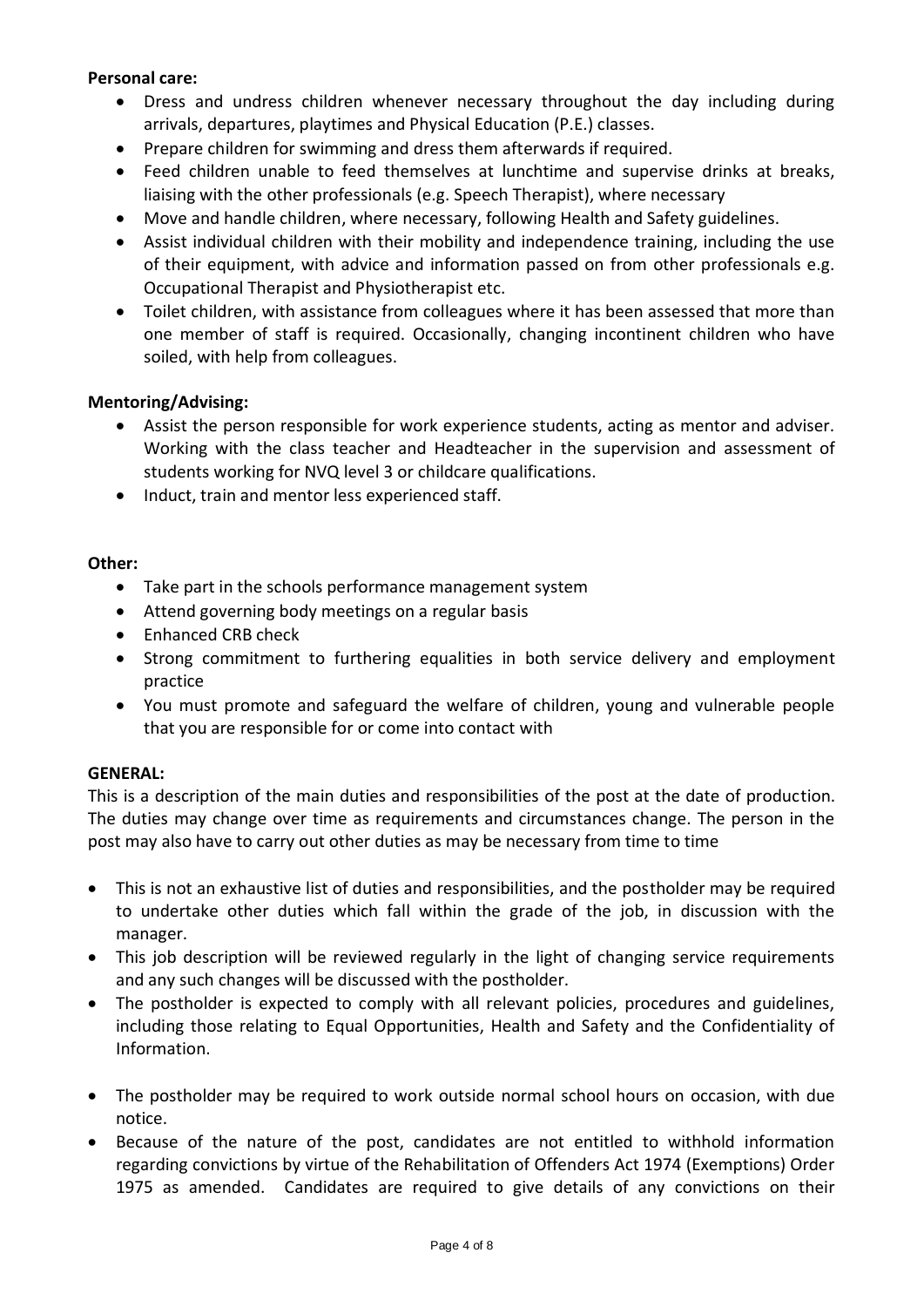appointment form and are expected to disclose such information at the appointment interview.

• Because this post allows substantial access to children, candidates are required to comply with departmental procedures in relation to Police checks. If candidates are successful in their application prior to taking up post, they will be required to give written permission to the Department to ascertain details from the Metropolitan Police regarding any convictions against them and, as appropriate the nature of such convictions.

| Date of Issue:               |  |
|------------------------------|--|
| Name of Postholder:          |  |
| Signature of Postholder:     |  |
| Signature of Head of School: |  |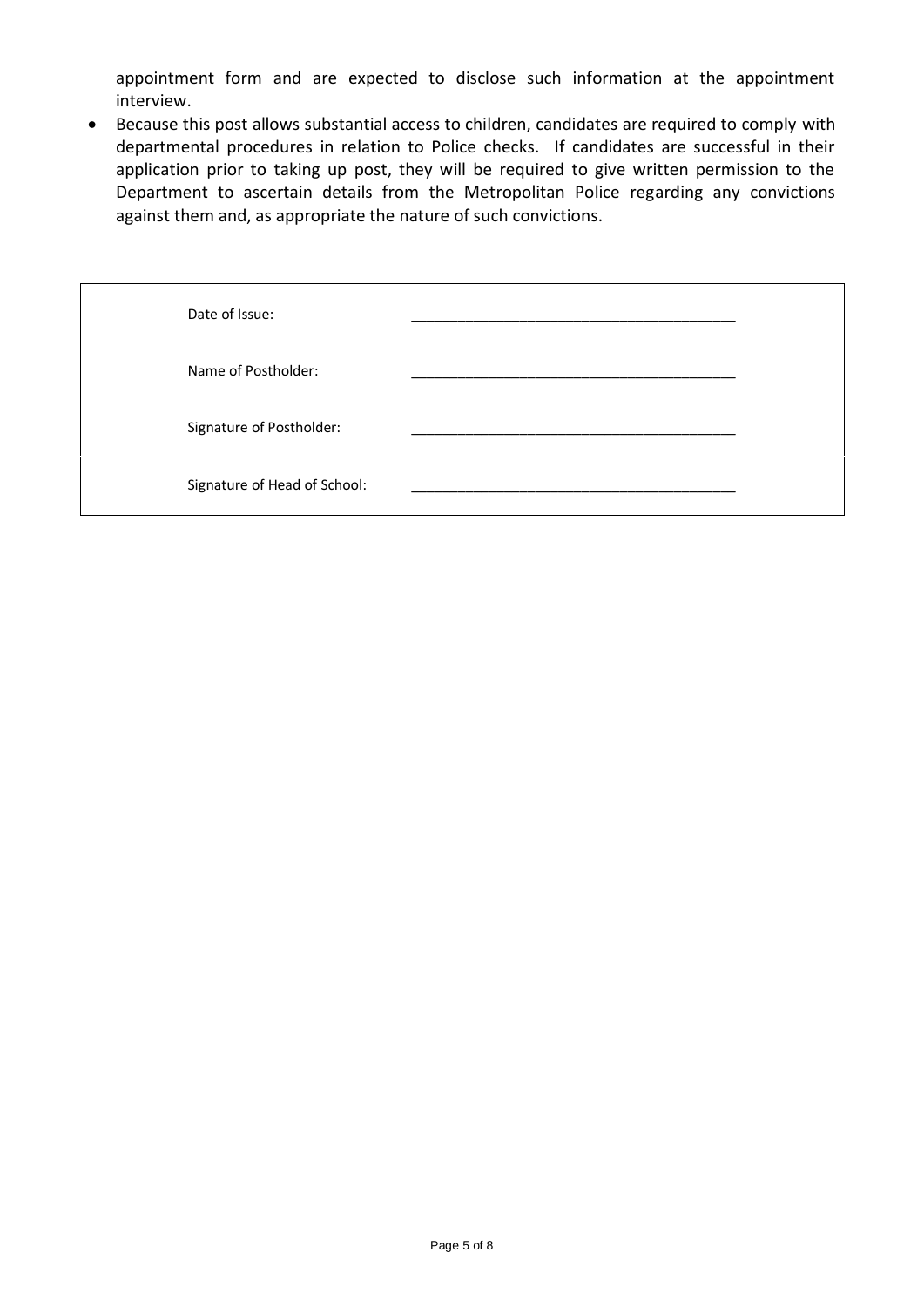## **PRIMARY ADVANTAGE FEDERATION**

## **PERSON SPECIFICATION**

# **Nursery Nurse (Level 3)**

|                           | <b>Essential</b>                           | <b>Desirable</b> | <b>How Tested</b> |
|---------------------------|--------------------------------------------|------------------|-------------------|
|                           | GCSE level English and Maths.              |                  |                   |
| <b>Qualifications and</b> |                                            |                  | Application       |
| <b>Experience</b>         | NVQ/NNEB level 3 or equivalent             |                  | Form              |
|                           | qualification or experience in a           |                  |                   |
|                           | relevant discipline.                       |                  | Certificates      |
|                           |                                            |                  |                   |
|                           | Working with or caring for children at     |                  | Interview         |
|                           | Foundation Stage, including those who      |                  | (Test)            |
|                           | may have special needs                     |                  |                   |
|                           |                                            |                  |                   |
|                           | Significant experience I a child care      |                  |                   |
|                           | role., ideally in a variety of early years |                  |                   |
|                           | setting.                                   |                  |                   |
|                           |                                            |                  |                   |
|                           | Effective use of ICT to support            |                  |                   |
|                           | learning.                                  |                  |                   |
|                           |                                            |                  |                   |
|                           | Use of other technology equipment.         |                  |                   |
|                           | A sound understanding of early             |                  |                   |
| Knowledge                 | childhood development and learning         |                  | Application       |
|                           |                                            |                  | Form              |
|                           | Training in the relevant learning          |                  |                   |
|                           | strategies                                 |                  | Interview         |
|                           |                                            |                  |                   |
|                           | First aid training/training as             |                  | References        |
|                           | appropriate is desirable                   |                  |                   |
|                           |                                            |                  |                   |
|                           | Understanding of relevant                  |                  |                   |
|                           | polices/codes of practice and              |                  |                   |
|                           | awareness of relevant legislation          |                  |                   |
|                           |                                            |                  |                   |
|                           | Good working knowledge of                  |                  |                   |
|                           | national/foundation stage                  |                  |                   |
|                           | ciriculumand other basic learning          |                  |                   |
|                           | programmes/stratagies                      |                  |                   |
|                           |                                            |                  |                   |
|                           | Knowledge of specialist technicques        |                  |                   |
|                           | such as makaton singing, picture           |                  |                   |
|                           | exchange and restraint                     |                  |                   |
|                           |                                            |                  |                   |
|                           | Understanding of Healthy Schools           |                  |                   |
|                           | initiative and Every Child Matters         |                  |                   |
|                           | framework                                  |                  |                   |
|                           |                                            |                  |                   |
|                           | An understanding of Child                  |                  |                   |
|                           | Protection/Safeguarding issues and         |                  |                   |
|                           | procedures.                                |                  |                   |

|                 | <b>Essential</b>                     | <b>Desirable</b> | <b>How Tested</b> |
|-----------------|--------------------------------------|------------------|-------------------|
|                 | Knowledge of planning and evaluation |                  |                   |
| Knowledge Cont. |                                      |                  |                   |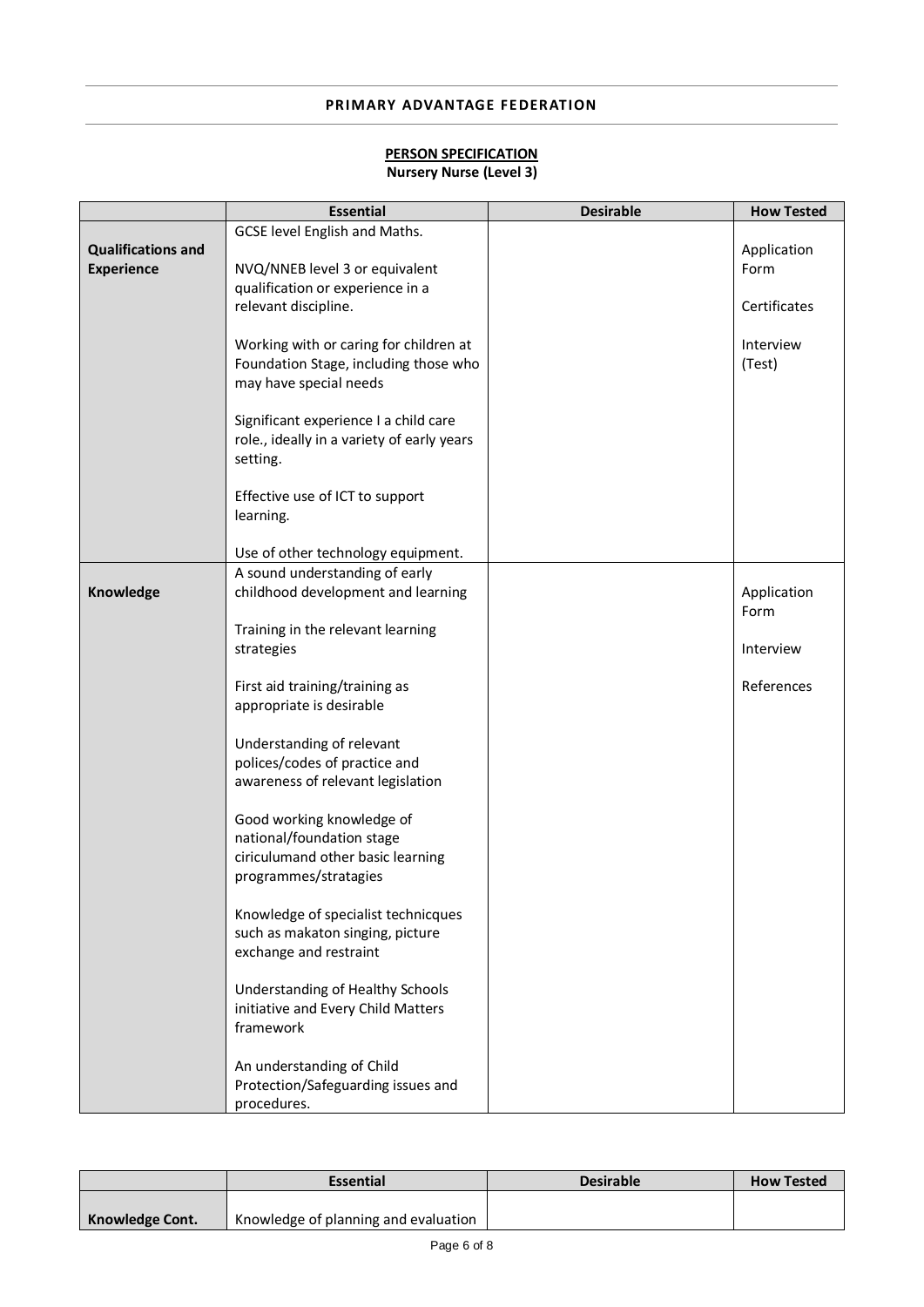|                             | tools to support pupil learning and<br>achievement.                                                               |                                                   |                     |
|-----------------------------|-------------------------------------------------------------------------------------------------------------------|---------------------------------------------------|---------------------|
| Communication               | Possesses effective verbal<br>communication skills.                                                               | Able to communicate in an<br>additional language. | Application<br>Form |
|                             | Presents information and ideas clearly<br>and uses communication appropriate                                      |                                                   | Interview           |
|                             | to the audience.                                                                                                  |                                                   | References          |
|                             | Able to create an environment of trust<br>by delivering on promises.                                              |                                                   |                     |
|                             | Able to adapt personal style of<br>communication to reflect a situation<br>and/or need.                           |                                                   |                     |
|                             | Utilises report writing skills to<br>accurately reflect a situation through<br>positive communication techniques. |                                                   |                     |
|                             | Able to disseminate information and<br>demonstrates a consultative approach<br>to communication.                  |                                                   |                     |
|                             | Able to persuade and influence others<br>effectively.                                                             |                                                   |                     |
|                             | Able to demonstrate tact and<br>diplomacy in communication.                                                       |                                                   |                     |
|                             | Able to relate well to children and<br>adults.                                                                    |                                                   |                     |
| <b>Skills and Abilities</b> | Exercises flexibility so as to take on<br>changes in work priorities and<br>practices.                            |                                                   | Application<br>Form |
|                             | Able to balance tasks and resources in                                                                            |                                                   | Interview           |
|                             | the organisation of a wide range of<br>activities.                                                                |                                                   | References          |
|                             | Able to provide contingency plans to<br>address the unexpected.                                                   |                                                   |                     |
|                             | Demonstrates clear and logical<br>thinking in working through problems.                                           |                                                   |                     |
|                             | Able to anticipate workload and plans<br>ahead to manage workload peaks.                                          |                                                   |                     |

|                                      | <b>Essential</b>                                                      | <b>Desirable</b> | <b>How Tested</b> |
|--------------------------------------|-----------------------------------------------------------------------|------------------|-------------------|
| <b>Skills and Abilities</b><br>Cont. | An awareness of the needs of children<br>who have a variety of needs. |                  |                   |
|                                      | Able to create a positive attitude<br>within the classroom which      |                  |                   |